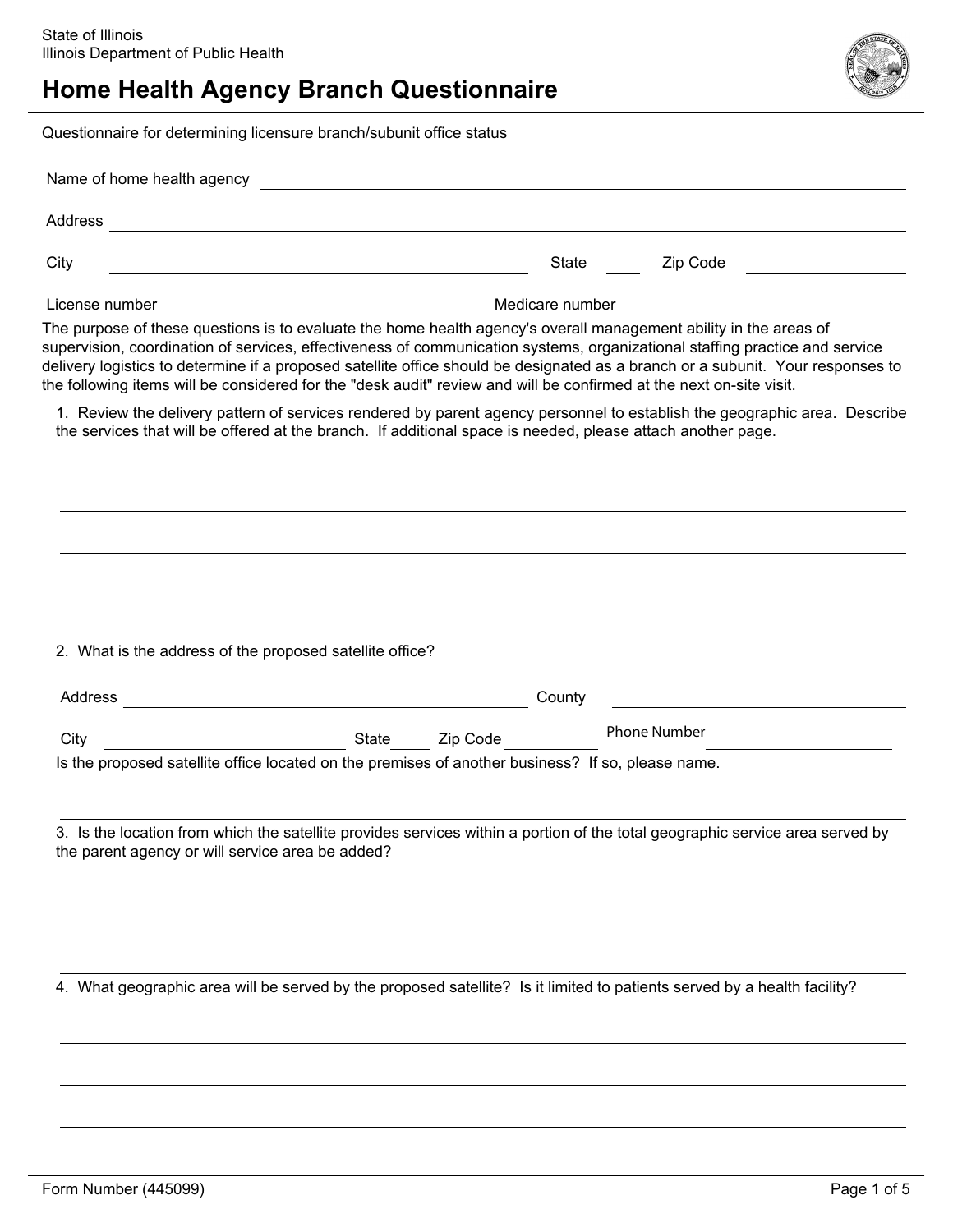

5. What is the mileage and estimated travel time between the parent agency office and the satellite office? (Note any unusual road conditions or terrain variations.)

6. What is the staffing pattern (number and type of employees) at the **parent** agency office and **satellite** office? Also list services provided and indicate whether they are provided directly, through a contract or both.

7. Describe how administration is shared between the parent agency and the satellite office.

8. Are the staff at the satellite office employees of the parent agency? If not, please explain.

9. Where will personnel records be maintained and how will payroll be processed for the satellite office?

10. Describe how the agency will ensure direct nursing supervision will be performed at the satellite location. Is it the same as that at the parent office?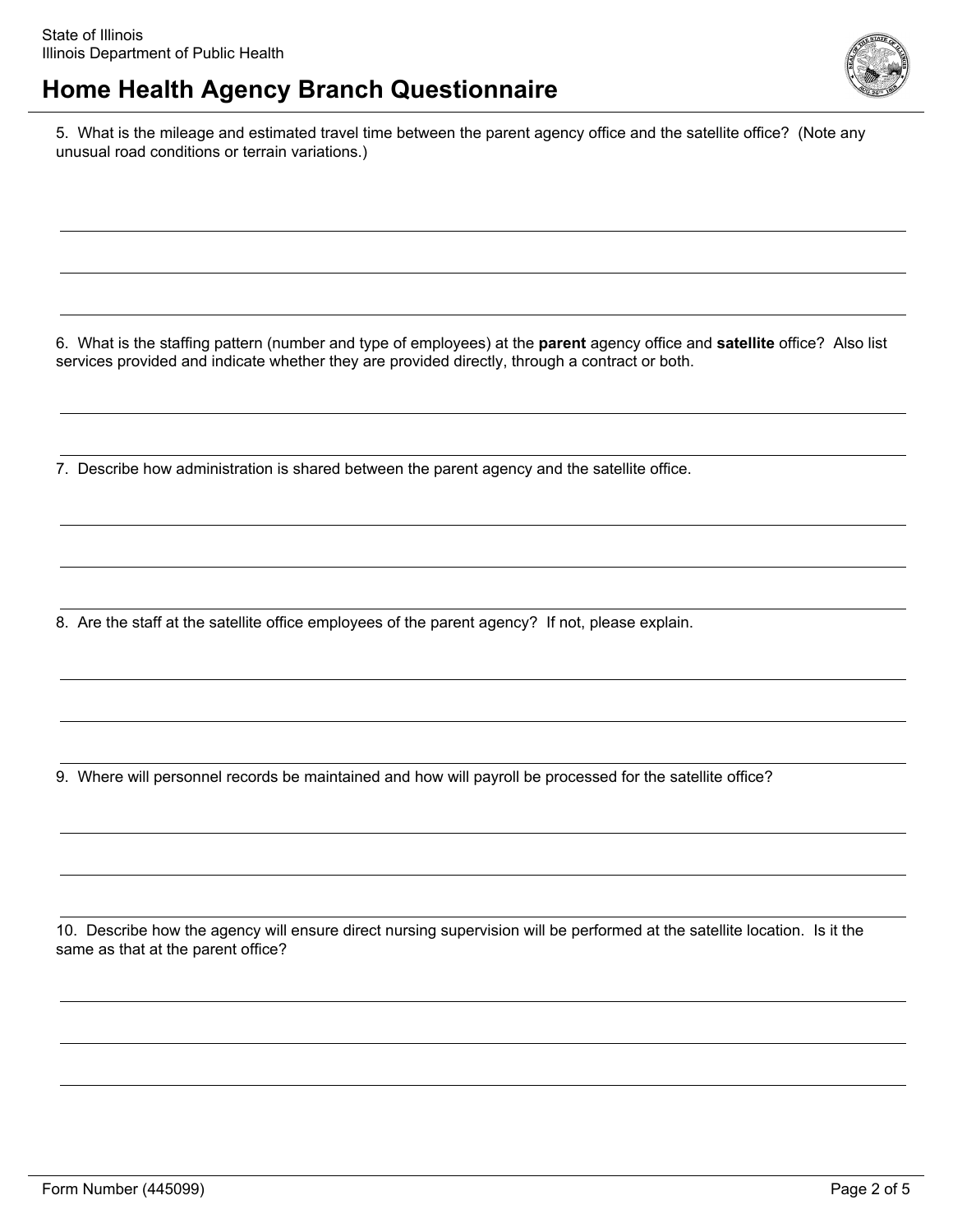

11. Describe how the supervisor of a specific therapeutic service accomplish substantive review of supervised tasks at the satellite location.

12. Is a designated R.N. supervisor available to the satellite location during all hours of operation? What are his/her qualifications?

13. What is the planned frequency of visits by the parent agency nursing supervisor, M.D. or other professionals to the satellite location?

14. Describe how the agency has determined that the nursing supervision is adequate given the patient load and diagnostic mix of the patients served by the satellite office.

15. Will patients be admitted and plans of treatments formulated at the satellite office or at the parent agency office? **Describe the process.**

16. Where will the clinical records for the satellite office be maintained?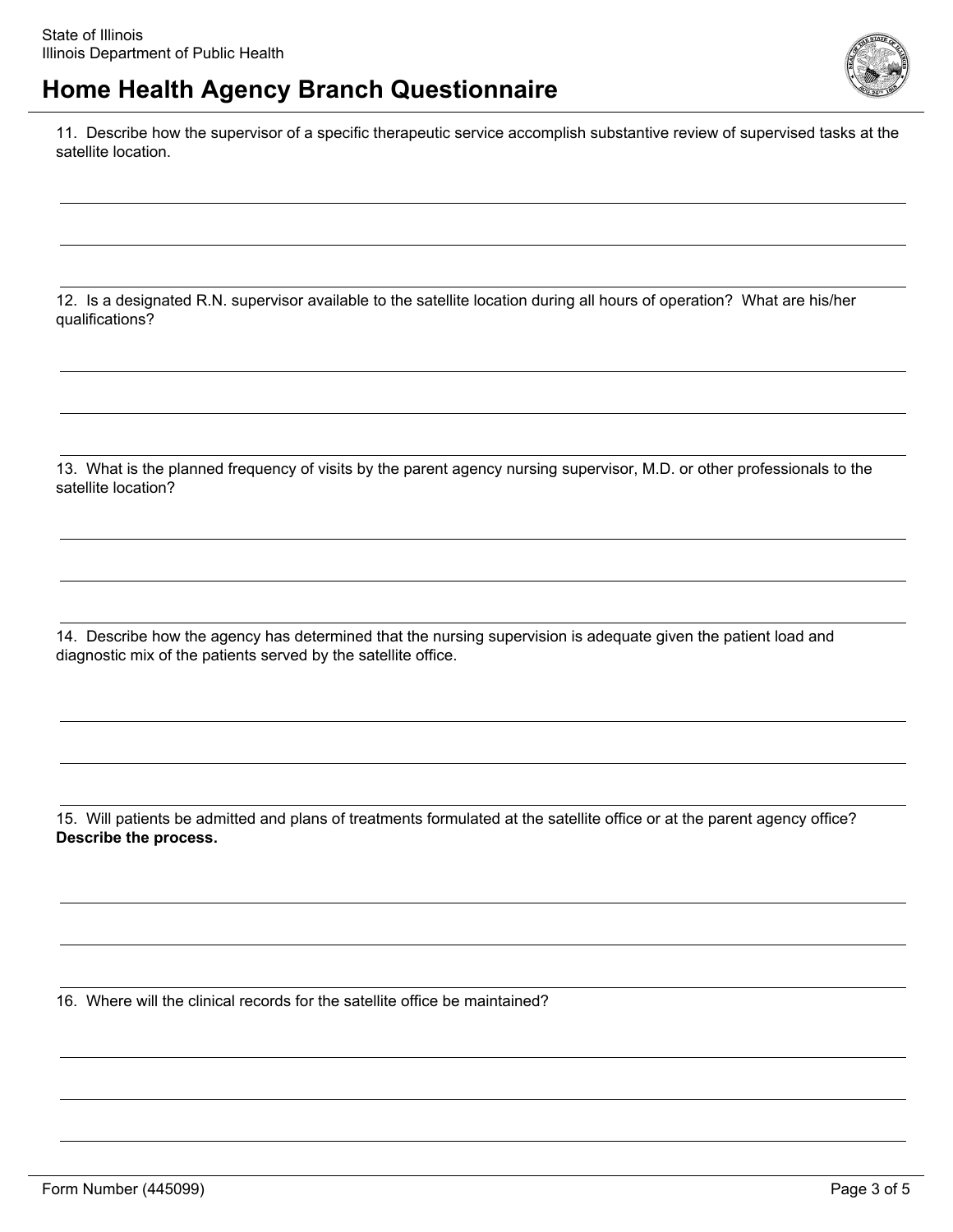

17. At either or both locations, are clinical records maintained in accordance with accepted professional standards? **If yes, please explain.**

18. Do the records contain all necessary information to identify the patients and describe the treatment plan and care rendered?

19. Are the records safe-guarded against loss and unauthorized use? **If yes, please explain.**

20. Are the clinical records for satellite office reviewed by the parent agency? **How often?**

21. How will the patient billing for care provided from the branch be processed?

22. How does the parent agency provide procedural guidance, supervision and orientation/in-service training for the satellite staff?